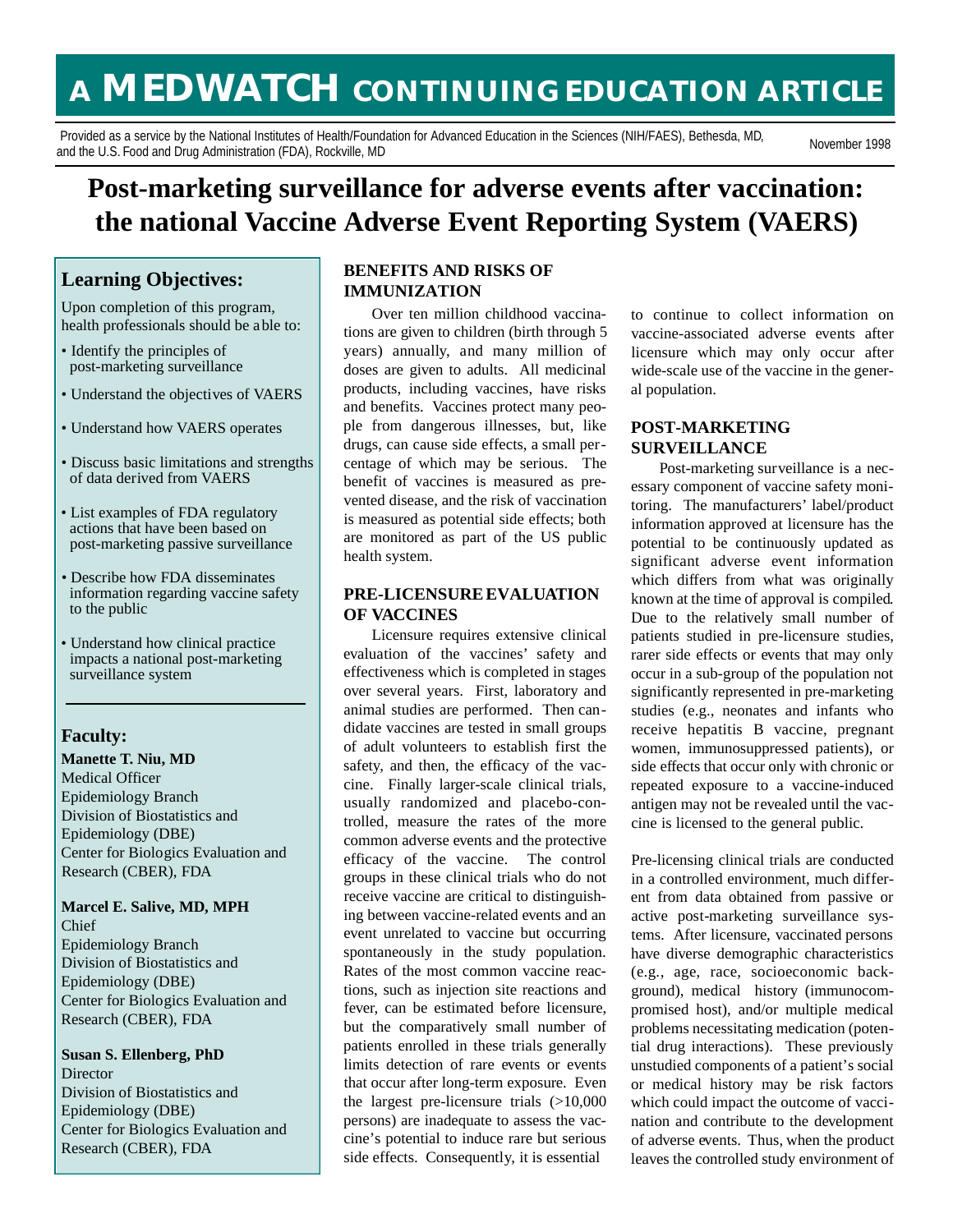clinical trials and is put into general clinical use by practitioners, the ability to determine the actual incidence of adverse events is questionable.

The objectives of post-marketing surveillance are to identify rare adverse reactions not detected during pre-licensure studies, monitor increases in known reactions, identify risk factors or pre-existing conditions that may promote reactions, and identify particular vaccine lots with unusually high rates or types of events.

There are two types of post-marketing surveillance systems typically in use: active and passive surveillance. Active surveillance links the vaccination status of all persons in a defined population to their clinical outcomes, thus, minimizing under-reporting. Such a system may provide comprehensive data, but may be very expensive and due to the comparatively small number of participants, may lack ability to detect very rare events or deaths. Passive surveillance systems rely on health professionals or vaccinees to voluntarily submit reports of illness following vaccination. There is no solicitation of these reports; this system is simpler, less expensive, does not limit the population from which reports are accepted, and because of the broad pool of reporters, offers the potential for detecting rare events. However, limitations of passive surveillance systems include variability in reporting standards, reporter bias and significant under-reporting of events. Both active and passive surveillance systems lack specificity, that is, reported post-vaccination events may be coincidental and not caused by the vaccine.

Associating causality of reported postvaccination events with a specific vaccine is challenging and requires careful weighing of all the scientific evidence, evaluation of the quality and consistency of the data, and consideration of biologic plausibility of the association between vaccination and event (Table  $1(1,2,17)$ ). The stronger the vaccine-event relationship in each case, and rarer the spontaneous incidence of the event (i.e., background rate in an unvaccinated population), the fewer cases are needed to establish a causal association (1,2,17). Biologic plausibility

and strength of association aid in evaluating if an association is causal, as does a vaccination re-challenge ("positive rechallenge") which elicits an identical vaccine reaction (1,2).

When faced with a suspicious event, it is important to try to determine the background incidence rate of the event before making a judgement as to causality (1,2). Defining the relationship between vaccine exposure and the occurrence of an event is not easy, and it is often impossible with the available data to reach a conclusion. Since events may act through the same physiological and pathological pathways as normal disease, they are difficult to distinguish. The causal association between vaccination and event may be suggested by various criteria (Table 1)(1,2,17).

## **VACCINE SAFETY SURVEILLANCE: VAERS**

The National Childhood Vaccine Injury Act (NCVIA) of 1989 requires health professionals and vaccine manufacturers to report to the Department of Health and Human Services (DHHS) specific adverse events following the administration of vaccines specified in the Act. The Reportable Events Table, part of the Act, lists reportable post-vaccination events and the time frames in which they must occur in order to qualify as being reportable (Table 2)(17). In 1990, DHHS established the Vaccine Adverse Event Reporting System (VAERS), co-administered by the Food and Drug Administration (FDA) and Centers for Disease Control and Prevention (CDC) to accept all reports of suspected adverse events after administration of any U.S. licensed vaccine.

VAERS, the national passive surveillance system monitoring vaccine safety, is a system to which clinical events after vaccination are voluntarily reported from health professionals, vaccine manufacturers, and the public (2,3). The reports are submitted to state or local public health authorities, vaccine manufacturers, or directly to VAERS, and all ultimately end up in the VAERS database. Food and Drug Regulations (21 CFR section 600.80) currently require that the following adverse events be reported to VAERS by each manufacturer having a product license from FDA: all spontaneous reports of adverse experiences occurring within the U.S., whether serious, non-serious, expected or unexpected; and all serious and unexpected adverse experiences occurring outside of the U.S. or reported in scientific/medical journals as case reports or as the result of formal clinical trials (Table 2)(17).

In order to encourage reporting of adverse events, FDA regulations offer substantial protection against disclosure of the identities of both reports and patients. Since July 3, 1995, a regulation preempted state discovery laws regarding voluntary

#### TABLE 1

## **EVALUATING SIDE EFFECTS AFTER VACCINATION: TEMPORAL VERSUS CAUSAL ASSOCIATIONS (17)**

*An adverse event can be causally attributed to vaccine more readily if:*

- 1. Chronology of administration of agent, including beginning and ending of treatment and adverse event onset is known
- 2. Previously known toxicity of agent
- 3. Event conforms to a specific clinical syndrome whose association with vaccination has strong biologic plausibility (e.g., anaphylaxis)
- 4. Laboratory result confirms association (e.g., isolation of vaccine strain varicella vaccine from skin lesions of a patient with rash)
- 5. Event recurs on re-administration of vaccine ("positive rechallenge.")
- 6. Controlled clinical trial or epidemiologic study shows greater risk of adverse events among vaccinated vs unvaccinated (control) groups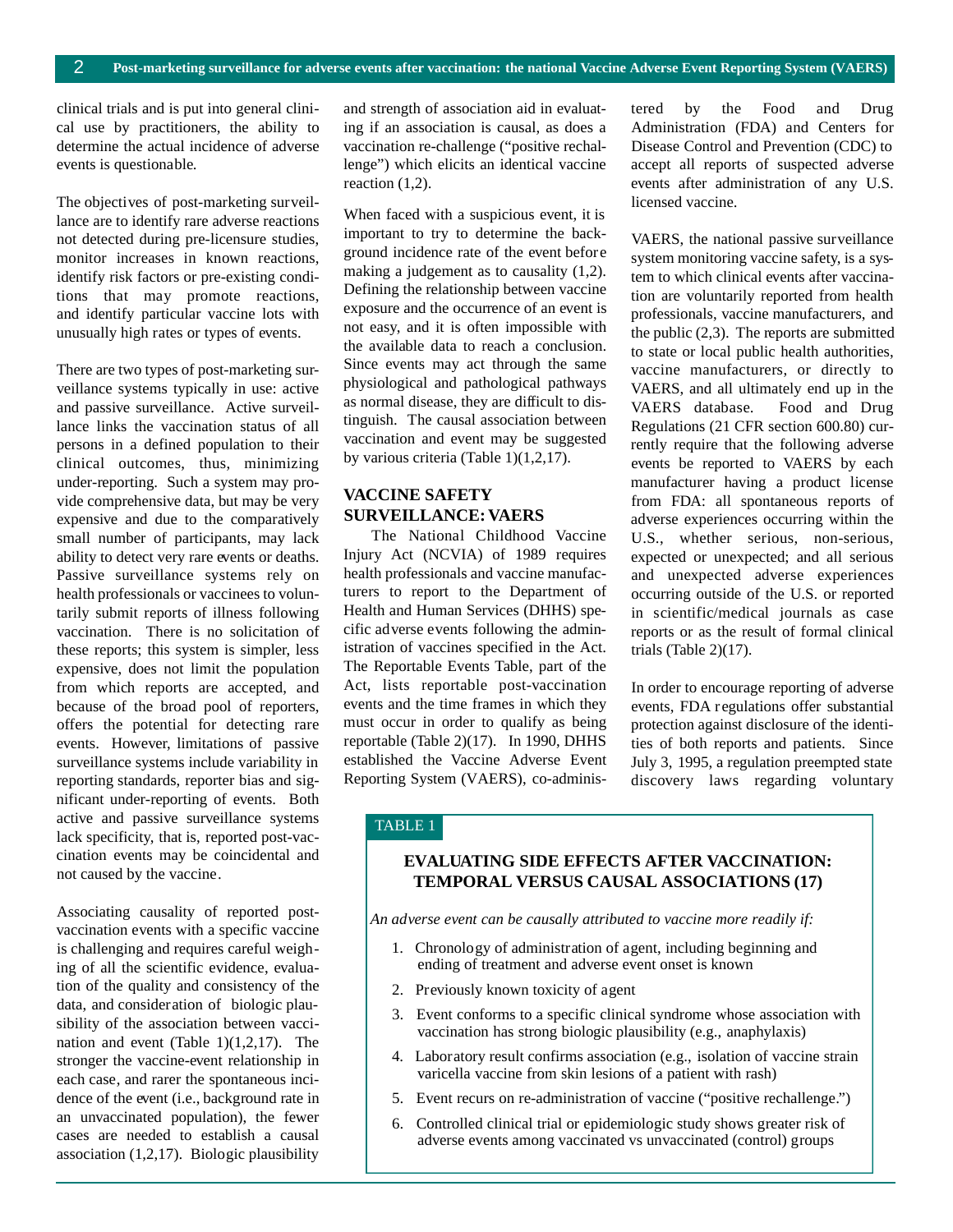reports held by pharmaceutical manufacturers.

## **LIMITATIONS AND STRENGTHS OF VAERS**

VAERS is subject to limitations inherent to passive surveillance systems (2,3). Nevertheless, the national VAERS has been successful in identifying vaccine-associated events that serve as hypotheses to be tested or further investigated in more rigorously controlled studies, such as the CDC's Vaccine Safety Datalink (VSD) (a computerized medical record linkage system of patients enrolled in 4 health maintenance organizations [HMOs]), where causality may be better determined (2-11).

#### **Limitations of VAERS**

#### *Under-reporting*

VAERS receives only a portion of the total number of events ("numerator") which occur after vaccination  $(2,3,7,9,13)$ . Computing reporting rates from VAERS may be misleading, since the extent of under-reporting is unknown. Compounding the problem of under-reporting is the lack of precise data as to the number of vaccine doses administered in the population ("denominator") or the number of persons at risk for the adverse event of interest. These limitations make incidence rates computed from spontaneously reported data problematic (2,3,7,9). In addition, VAERS does not receive reports for background events in unvaccinated persons--there is no control

group with whom to compare event rates in the vaccinated vs. unvaccinated population (2,3,9).

Given the limitations of VAERS (e.g., lack of accurate information as to the number of vaccine doses administered in the population, lack of control group, reporting bias, incomplete data, lack of consistent diagnostic criteria for disease, and indirect influences accorded sale of vaccine to government contracts in public sector and the manufacturers market share of vaccine), VAERS is a crude tool which may at best estimate reporting rates of events based on manufacturer distribution date (propriety information available only to FDA and vaccine manufacturer), that serves as a signal suggesting hypotheses to test in methodologically more rigorous databases (2-11).

#### *Deficient data quality*

The ability to assess, analyze and act on safety issues based on spontaneous reporting is dependent on the quality of information submitted by reporters. Clinical details and diagnosis of a given report may be inaccurate, non-specific or missing. The quality of the data depends upon the reporter, who may lack clinical training, or who may not have access to complete clinical information. Since VAERS receives an estimated 12,000 reports annually, it is difficult to ensure the accuracy and completeness of the database with available resources, although checks are performed for a few key data items (e.g., type of vaccine, event severity).

## TABLE 2

## **ADVERSE EVENT (AE) REPORTING REQUIREMENTS FOR VACCINE MANUFACTURERS (17)**

- 1. 15-day Alert reports: serious and unexpected (i.e., not in the product's current labeling) must be reported to FDA within 15 working days.
- 2. Periodic AE reports: all non-15 day AE reports must be reported periodically (quarterly for the first three years after approval, then annually).
- 3. Scientific literature: a 15-day report based on scientific literature (case report; results from a formal clinical trial; epidemiology-based studies or "analyses of experience in a monitored series of patients").
- 4. Post-marketing studies: pharmaceutical causation for AE "reasonable possibility."

## *Simultaneous administration of multiple vaccine antigens*

Following the current recommendations for childhood vaccines, reports often involve administration of multiple vaccine antigens, making identification of the role of a specific vaccine in an adverse event difficult (2,3,7,9).

#### *Reporting bias*

Spontaneously reported information is uncontrolled and subject to the possible influence of a number of biases that can affect reporting. Biases include length of time a product has been on the market (e.g., increased reporting rates the first 2 years a new vaccine is licensed), temporal reporting biases (e.g., events that occur within 4 weeks of vaccination are more likely to be reported) and reporting environment (e.g., increased reporting with news coverage and from the public vs private sector), individual biases (e.g., vaccinee convinced vaccine responsible for adverse event--initiating VAERS report or lawsuit)(2).

## *Inclusion of events not causally related to vaccination*

All reports are entered into the VAERS database regardless of confirmed or possible alternative explanations as to the cause of illness. Temporal association by itself does not mean that the vaccine caused a symptom or event as the event may be purely coincidental (1-3). Because of the large number of vaccine exposures, events temporally associated with vaccine will occur. With multiple childhood vaccines ( diphtheria-tetanus-acellular pertussis [DTaP], oral polio virus [OPV]/inactivated polio virus [IPV], hemophilus influenzae type B virus [HIB]), administered to nearly all infants starting at two months of age, most health problems in infancy, whatever their cause, will occur in vaccinated children, some of which will by chance occur in recently vaccinated children (2).

An adverse event may be causally attributed to vaccination more readily if certain conditions are met (Table 1). Because few adverse events reported to VAERS meet these criteria, epidemiologic evidence is the basis for assessing causality for the most serious adverse events investigated. Determination if the vaccine caused the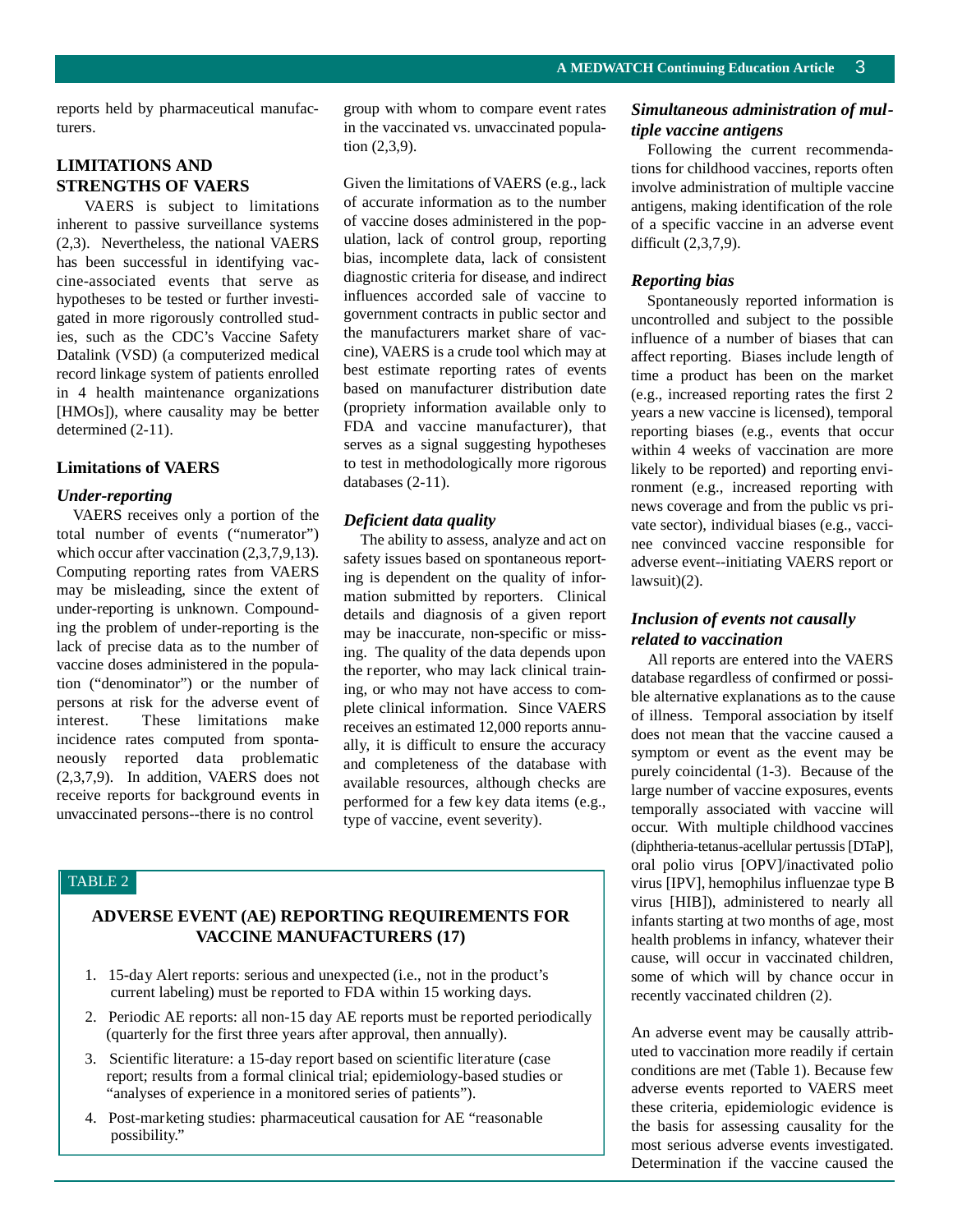post-vaccination event usually cannot be made on the basis of information acquired from individual VAERS reports, and needs confirmation in other methodologically more rigorous databases (e.g., VSD), or clinical trials (2,3,11).

#### **Strengths of VAERS**

Although VAERS has methodologic limitations inherent in passive surveillance systems such as under-, biased-, and incomplete reporting, lack of consistent diagnostic criteria, lack of a comparison (control) group, and lack of data as to the precise number of doses of vaccine administered to the population, VAERS has strengths essential to the U.S. vaccine safety monitoring system (2,3). It is the only surveillance system which covers the entire U.S. population,includes the largest number of case reports of events temporally associated with vaccination in the U.S., and can assess the safety of specific vaccine lots. Other strengths include the timely availability of data from a geographically diverse population, the ability to detect possible new, unusual or rare adverse events and to generate hypotheses that may be tested in other databases (2,3). Spontaneous report-based surveillance programs perform an important function by generating signals of potential problems that may warrant further investigation.

VAERS is the "front line" of national vaccine safety surveillance and is especially valuable in assessing the safety of newly marketed vaccines and rare events (2,3). Careful review of reports during the initial months of licensed use can provide additional assurance about the safety of a new vaccine, uncover previously unexpected events which occur when a vaccine is used in a new sub-group, or rapidly identify problems not observed during prelicensure. Recent reviews re-affirm the safety of hepatitis B vaccines in neonates and infants (7), and hepatitis A vaccine in the general population (8).

#### **OVERVIEW OF VAERS**

VAERS receives approximately 12,000 reports annually, and since 1991 has received at least 75,000 reports. However, VAERS solicits reports of events not only known to be causally related to vaccine but all events temporally related to immunization, a portion of which may be coincidental. Data collected on the VAERS form include age, sex, birth weight (in patients younger than 6 years), date of vaccination, type of vaccine, manufacturer, lot number, number of previous doses of vaccine, date of onset of symptoms, and clinical description of the event (Figure 1). Events are classified by severity: death, serious (Table 3), and nonserious. About 15% of reports describe serious events, and 85% are non-serious. An "unexpected" event is an event not noted in the FDA-approved manufacturers'labeling of the vaccine. All reports of deaths and serious events received by the FDA are followed-up by telephone and/or written inquiry by FDA staff or VAERS contractor. Letters to follow-up serious reports and obtain the recovery status are mailed to the reporters at 60 days and 1 year after vaccination. The signs, symptoms, and diagnoses mentioned in the narrative description of the adverse event is coded using FDA's Coding Symbols for The saurus of Adverse Reaction Terms (COSTART). All information obtained from the original and follow-up VAERS report is entered as computerized data and stored in a relational database for subsequent analysis.

The VAERS database, excluding patient identifiers, is available to the public from the National Technical Information Service (NTIS), telephone: (703) 487-4650, or Freedom of Information (FOI) staff can respond to requests for portions of the database or redacted copies of VAERS forms, telephone: (301) 827-2000. General information and the VAERS form itself are available on the VAERS Internet website:

http://www.fda.gov/cber/vaers.html.

Based on careful review of spontaneous reports, FDA can initiate various actions: manufacturers' labeling or packaging  $change(s)$ , conducting or requesting manufacturer-sponsored post-marketing epidemiologic investigations (hypotheses testing in more rigorous databases) (2,3,11), issuing a Safety Alert or "Dear Health Professional" letter, inspecting manufacturers' facilities/records, or working with a manufacturer regarding possible withdrawal of vaccine from the market (for safety or efficacy reasons). Keeping vaccine labeling/package inserts up-todate is an ongoing, dynamic process that depends on new information gleaned from spontaneous adverse event reports.

Dissemination of safety-related information to health care professionals and the public is an important public health goal of post-marketing surveillance.

## **OBJECTIVES OF VAERS AND RESULTS OF ANALYSES OF VAERS DATA**

## *Identification of new, rare vaccine reactions, increased rates of known side effects, risk factors for adverse events*

Several investigations based on VAERS data have uncovered previously unrecognized problems that may occur in vaccine recipients, including: rare life-threatening thrombocytopenia after measles-mumpsrubella (MMR) vaccination (Box 1) (4), hair loss after hepatitus B vaccination  $(Box 2)$  (5), serious injuries resulting from vaccine-induced syncope or fainting (Box 3) (6), and identification of the low risk of convulsions following receipt of DTP and measles-containing vaccines (10). VAERS can also be used to evaluate the safety of vaccinating a new sub-group of the population (e.g., universal immunization of infants with hepatitis B vaccine

## TABLE 3

## **FDA CLASSIFICATION OF SERIOUS VAERS EVENT:**

*An event with one of the following patient outcomes:*

- 1. Fatal
- 2. Life-threatening
- 3. Persistent or significant disability/incapacity
- 4. Requires or prolongs hospitalization
- 5. Congenital anomaly/birth defect
- 6. Requires intervention to prevent an outcome listed above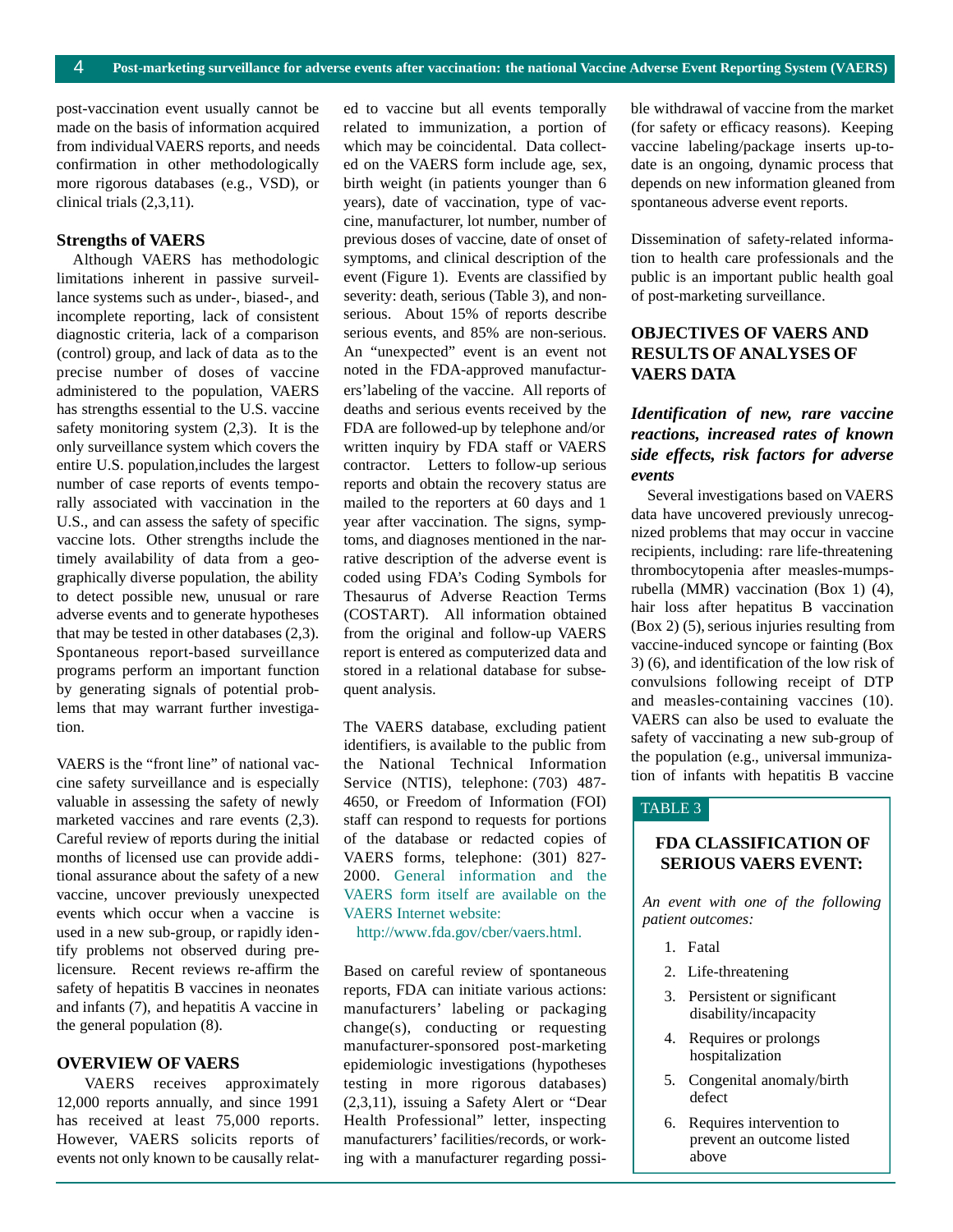after the vaccine had been initially used in adult health care workers)(7), assessing the safety of newly licensed vaccines (e.g., hepatitis A [8] , varicella [FDA, unpublished data], DTaP [10]), or comparing the safety of two brands of vaccine (9).

## *Identification of vaccine lots with increased numbers of types of reported events*

Since 1993, FDA staff have performed weekly review of the numbers and types of reported events in specific vaccine lots based on distribution data provided by vaccine manufacturers (proprietary data). Evaluating lot-specific reports is problematic as vaccine lot size greatly varies (range: 3,000-700,000 doses), and more reports are usually received for a large lot than a small one. To date, no lot has been found to be unsafe. This result is not surprising given the stringency of the manufacturing and testing requirements to which vaccines are subject. Nevertheless, because of the possibility of such a problem arising, regular attention to lot-specific reports is an important aspect of FDA's program of vaccine safety monitoring.

There have only been four FDA-initiated recall of vaccines since 1987: One lot was recalled after FDA detected particulates, another lot was mislabeled, the third was recalled because of violations in manufacturing practices at a production plant that was found after an FDA inspection, and the fourth was because of a decrease in vaccine potency over time.

## **POST-MARKETING REPORTING OF ADVERSE EVENTS: THE CRITICAL ROLE OF HEALTH PROFESSIONALS**

The FDA has the regulatory responsibility to ensure the safety of vaccines. Determination of whether an event was caused by the vaccine is not a pre-requisite for filing a VAERS report. VAERS solicits reports for all events temporally related to vaccination, some of which may be coincidental (1-3). Any index of suspicion that a serious event or death may be related to vaccination is reason for the health professional to submit a VAERS report. The role of the health professional in supporting the national passive surveillance system is essential, as the first hint of a potential problem usually originates with the astute clinician who reported the case to the appropriate source. Post-marketing surveillance relies on health professionals to report suspicious events, thus improving the quality of reported data, and contributing significantly to safeguarding public health in vaccine safety.

## BOX 1: **SEVERE THROMBOCYTOPENIA AFTER MMR II IMMUNIZATION (4)**

A cluster of VAERS reports of severe thrombocytopenia (TP) after MMR II immunization prompted FDA review. 55 reports coded thrombocytopenia or thrombocytopenia purpura were retrieved from  $8,581$  reports for measles-containing vaccines. 55% occurred in children < 2 years old  $(range<sub>1-40</sub> years) and cases were$ evenly distributed between males and females. 42 reports noted onset of symptoms 3 to 32 days after vaccination (median time to diagnosis,  $12$ days), 41 cases necessitated hospitalization, 17 patients were treated with intravenous immunoglobulin and/or steroids and one 12 year-old male had splenectomy.

Two serious complications were reported: a l year-old male (platelet count, 1,000/mm3, 12 days after immunization) had severe gastrointestinal he morrhage requiring blood transfusions; a 15 month-old male (platelet count,  $5,000/mm^3$ , had pulmonary hemorrhage. There were 2 deaths: a 17 year-old male with history of recurrent TP secondary to antiphospholipid syndrome died from sepsis 4 days after immunization; a 4 year-old male died 7 days after receiving vaccine from Escherichia coli 0157:H7 infection complicated by pseudomembranous colitis.

Platelet counts reported for 42 persons ranged from 1,000 to 102,000 mm<sup>3</sup>; 29 had platelet counts  $\leq 20,000/\text{mm}^3$ . These findings suggest that individuals with a history of TP, regardless of etiology, may have recurrent episodes of TP after immunization, and deserve a careful risk-benefit analysis before receiving vaccine. These reports r epresent 0.07% of reports for measles-containing vaccines received by VAERS, and suggest that post-vaccination TP is a rare event.

 $\overline{BOX}$  2:

## **HAIR LOSS AFTER IMMUNIZATION (5)**

One day after a 30 year-old female nurse's first dose of hepatitis B (HepB) vaccine, she developed mild hair loss, arthralgias, fatigue and weakness which lasted 1 week. One day after her second HepB dose she had recurrent hair loss, and 2 weeks later, recurrent arthralgias, fatigue and weakness. Alopecia progressed for a few months until approximately half of her hair had a diffuse, thinned appearance. Her hair later regrew without treatment or workup.

#### $BOX$  3:

## **SYNCOPE AFTER IMMUNIZATION (6)**

697 cases of syncope after vaccination were reported. 77.4% were younger than 20 years, and 57.5% were female. Hospitalization was reported in 9.6%. Of the 571 syncope events with known interval to onset, 511 occurred 1 hour or less after vaccination, and 323 (63.2%) occurred within the first 5 minutes after vaccination. Tonic or clonic movements were reported in 30.4% of syncopal episodes occurring 15 minutes less, and in 12.8% of those occurring 15 minutes or longer after vaccination  $(p<0.01)$ .

Six patients suffered skull fracture, cerebral bleeding or cerebral contusion after falls; 3 of these patients required neurosurgery. Falls occurred 15 minutes or less after vaccination in or near the clinic or office. Ages ranged from 12 to 28 years; 5 of 6 were male. Follow-up revealed substantial residual impairment in 2 patients.

Prevention of injury from syncope after vaccination may be possible. Vaccinators should be aware that patients exhibiting pre-syncopal signs and symptoms (hypotension, bradycardia, anxiety, pallor, cool clammy skin) around the time of immunization may need to be seated or lie down after immunization until free of symptoms.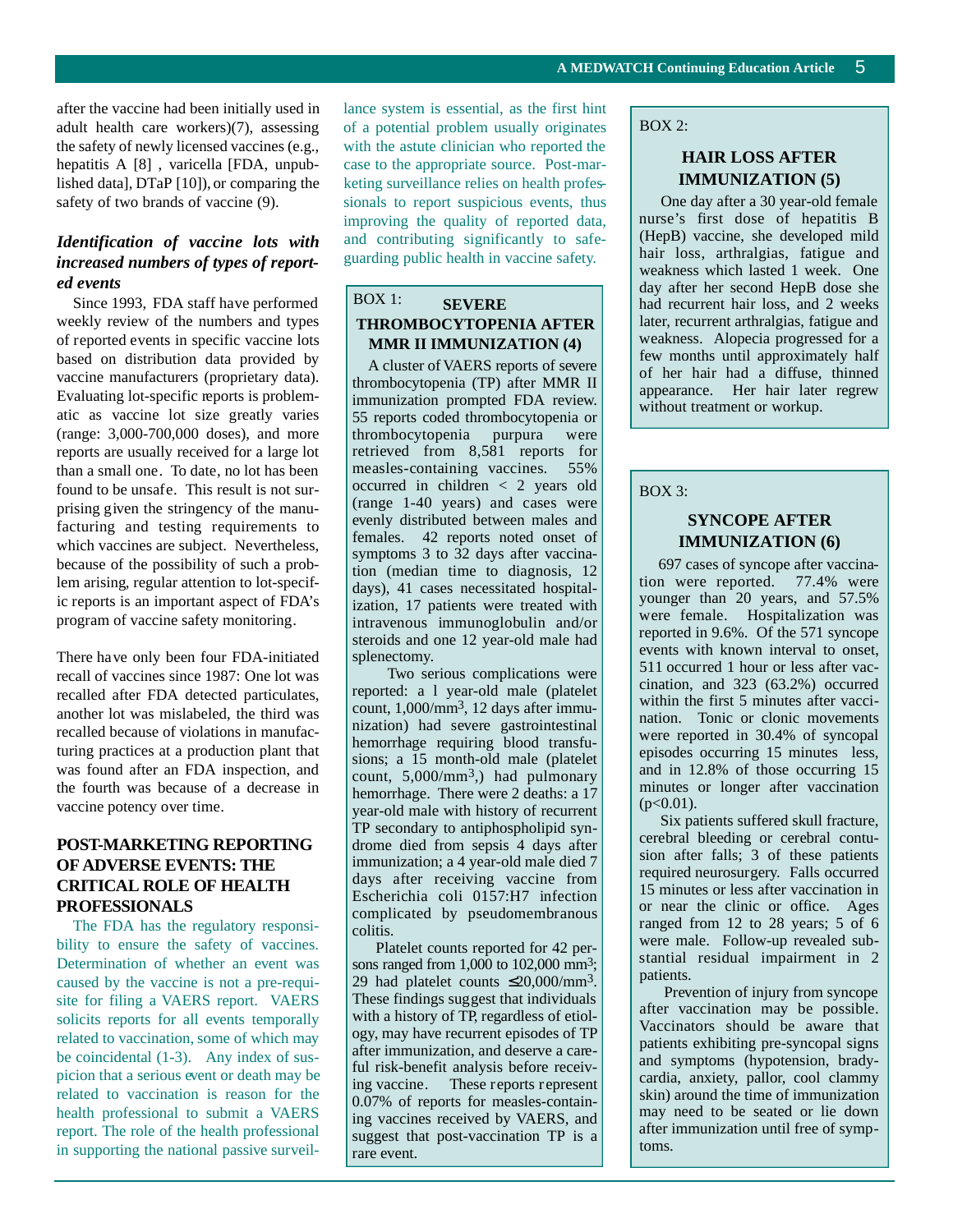## **FDA EVALUATION OF REPORTS OF ADVERSE EVENTS**

The uncontrolled nature of spontaneously reported data places great importance on the evaluation of submitted reports of adverse events. These analyses, applied on a case-by-case basis, are based on experience and knowledge of the vaccine being monitored and awareness of the limitations of the data. A major objective of the national VAERS is to disseminate vaccine safety information based on these analyses to the scientific community and the public through publications and presentation (2-16).

## **COMPARISON OF VAERS AND MEDWATCH SURVEILLANCE SYSTEMS**

FDA maintains two national passive surveillance systems monitoring the postmarketing safety of medicinal products: VAERS and MEDWATCH (a system which monitors the safety of medical products and devices that are not vaccines). Both systems mandate that manufacturers, distributors, pharmaceutical packers, and device user facilities of FDAapproved medical products report adverse events according to specific reporting requirements (Table 2).

#### **SUMMARY**

The effectiveness of a national postmarketing surveillance program is directly dependent on the active participation of health professionals. Despite the limitations of spontaneous reports, FDA's program for vaccine surveillance provides vital information of clinical importance. The identification of signals in adverse event surveillance may initiate further investigation of potential problems in vaccine safety or efficacy, and the subsequent dissemination of safety-related information to the scientific community and the public. This process begins with and is dependent upon voluntary submission of reports of possible vaccine-associated events to VAERS by the astute, conscientious health professional.

## TABLE 4

#### **HOW TO OBTAIN VAERS FORMS AND INSTRUCTIONS**

#### **Copies of VAERS form (Figure 1) can be obtained from:**

VAERS

P.O. Box 1100

Rockville, Maryland 29849-1100

#### **Copies of VAERS form and instructions may also be obtained by:**

- Mail: Call 800-822-7967 or FAX request to: 877-721-0366
- If no access to 800 number: Call (301) 562-1086
- Internet: Visit the VAERS Web[site at www.vaer](http://www.vaers.org)s.org

#### **Where to send VAERS forms:**

VAERS P.O. Box 1100 Rockville, Maryland 29849-1100

#### **Questions about reporting?**

Epidemiology Branch, ATTN: VAERS Center for Biologics Evaluation and Research U.S. Food and Drug Administration 1401 Rockville Pike, HFM-210 Rockville, Maryland 20852-1448 Phone: (301) 827-3974 FAX: (301) 827-3529

## **VAERS**

### **Vaccine Adverse Event Reporting System**

*A Cooperative Program of the Centers for Disease Control and Prevention and the Food and Drug Administration* **Call 1-800-822-7967 for VAERS Reporting Information**



**VAERS P.O. Box 1100 Rockville, MD 20849-1100 VAERS FAX: (877) 721-0366**

**VAERS E-mail: info@vaers.org Web: [www.vaers.org](http://www.vaers.org)**

**CDC NIPWebsite [http://www.cdc.gov/nip](http://www.cdc.nip)**

**FDA CBERWebsite <http://www.fda.gov/cber>**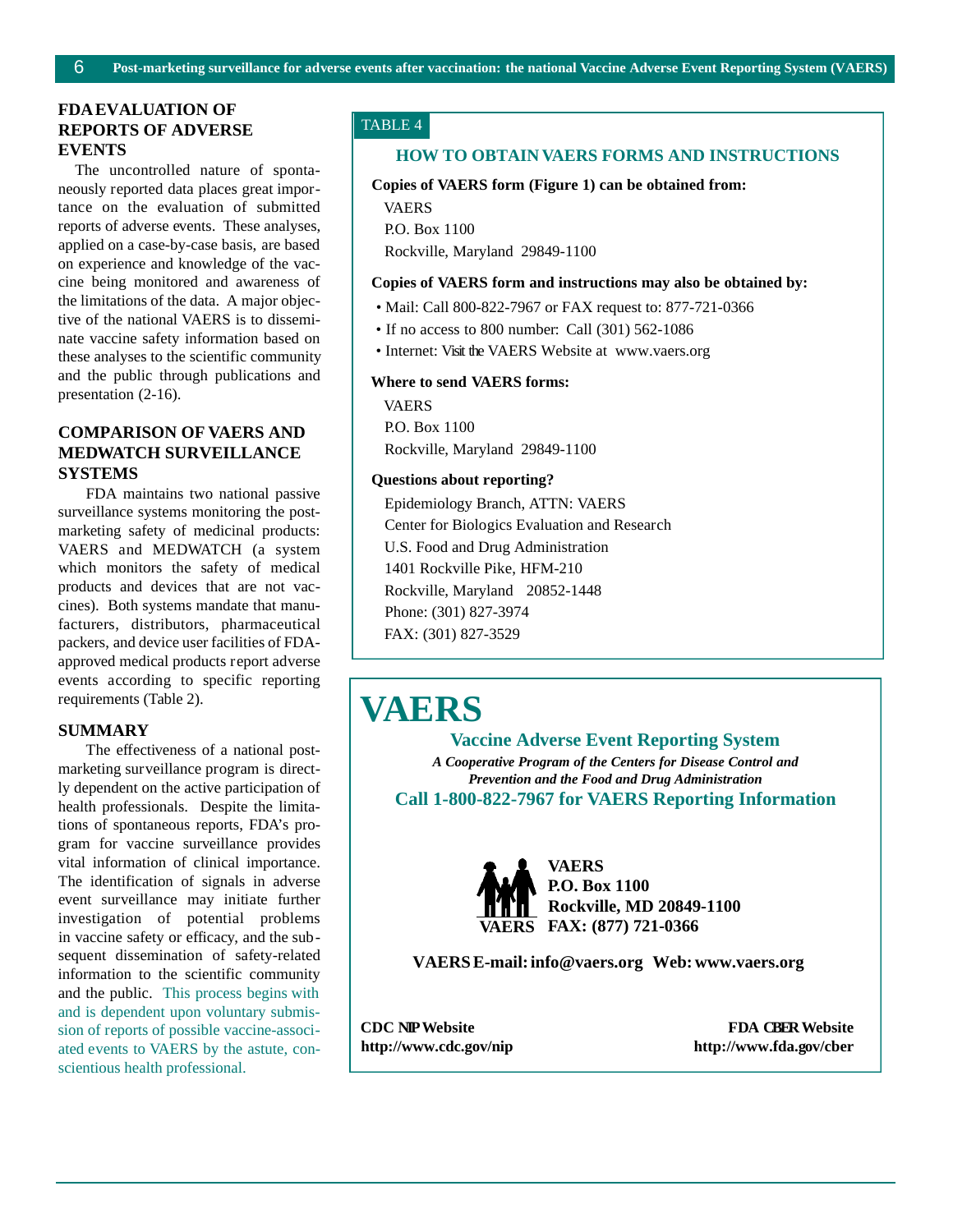## **Figure 1: VAERS Form**

| <b>VACCINE ADVERSE EVENT REPORTING SYSTEM</b><br>VAERS                                                                    | 24 Hour Toll-free information line 1-800-822-7967<br>P.O. Box 1100. Rockville, MD 20849-1100<br>PATIENT IDENTITY KEPT CONFIDENTIAL |                                                                                                    | For COCADA Das Only<br>VAERS Number<br><b>Dete Recoverd</b>                                    |                                                                                                                                                                                  |
|---------------------------------------------------------------------------------------------------------------------------|------------------------------------------------------------------------------------------------------------------------------------|----------------------------------------------------------------------------------------------------|------------------------------------------------------------------------------------------------|----------------------------------------------------------------------------------------------------------------------------------------------------------------------------------|
| <b>Patient Name:</b>                                                                                                      | Vaccina administered by Pasmok                                                                                                     |                                                                                                    | Form completed by Plamet                                                                       |                                                                                                                                                                                  |
| <b>First</b><br>M.L.<br>Last                                                                                              | Report of the<br>Phonecians.                                                                                                       |                                                                                                    | <b>Balatico</b><br>to Parlant.                                                                 | Valogea Provider<br><b>Parameter</b><br><b>National Activities</b><br><b>Column</b>                                                                                              |
| Address.                                                                                                                  | Facility Name/Address:                                                                                                             |                                                                                                    |                                                                                                | Address (if different from patient or provider)                                                                                                                                  |
| ŌN.<br><b>Station</b><br>Ext.<br>Telephone no.                                                                            | Cey<br>Telephone no. 0                                                                                                             | <b>Strate</b><br>ZO.                                                                               | $C_{\rm 1D}$<br>Tanahilana no. 1                                                               | Đe.<br>2010/01/1                                                                                                                                                                 |
| 1. State<br>2. County where administered.                                                                                 | 3 Date of Nith                                                                                                                     | 4 <sup>1</sup> Patient age<br><b>SIGN</b>                                                          | 5. Sec.<br>糊<br>m.<br>ŪЕ                                                                       | 5. Date form committeed<br>$-900$                                                                                                                                                |
| 7. Describe adverse event(s) (symptoms, signs, time course) and treatment, if any                                         |                                                                                                                                    |                                                                                                    | 8. Check all appropriate<br>Patient died<br>Life throutening it nees. THE<br>None of the above | Friedlin,<br>Required emergency room/doctor visit<br>Pleasaned hospitalization (Control days)<br>Resulted in profongation of hospitalization<br>Required in nemapered developing |
| 9. Patient recovered<br>VER.<br>NO.                                                                                       | LIKKNOWN                                                                                                                           |                                                                                                    |                                                                                                | 10 Date of vaccination 11 Adverse event onset                                                                                                                                    |
| 12. Relevant disgnostic tests/aboratory data                                                                              |                                                                                                                                    |                                                                                                    | T me                                                                                           | 99.<br><b>Mai</b><br>ANI<br><b>Chair</b><br>Time<br>Pat                                                                                                                          |
| 83. Enter all vecomes given on date listed in no. 10.<br>Vaccine (type)                                                   | Manufacturer                                                                                                                       | List number                                                                                        | Flourn-Site                                                                                    | No. Previous<br>doces                                                                                                                                                            |
| 14. Any other vaccinations within 4 weeks prior to the date lated in no. 10                                               |                                                                                                                                    |                                                                                                    |                                                                                                |                                                                                                                                                                                  |
| Vaccine (type)<br>Manufacturer                                                                                            | Lot number                                                                                                                         | <b>Boure/Sire</b>                                                                                  | No. Provio<br><b>GOOGER</b>                                                                    | Date<br>Owen                                                                                                                                                                     |
| 15. Vaccináled at:                                                                                                        | Military clinic/hospital<br><b>Citized animates</b>                                                                                | 16. Vaccine purchased with:<br>Private funds<br>Military funds<br>Public funds<br>Other Arristmass |                                                                                                | 17. Other medications                                                                                                                                                            |
| Private doctor's citica/hospital<br>Public bealth clinic/housital                                                         |                                                                                                                                    |                                                                                                    |                                                                                                | 19. Pre-existing physician-diagnosed allergies, birth defects, medical conditions ispecifyl                                                                                      |
| 18. Briege at firms of vaccination (specific).                                                                            |                                                                                                                                    |                                                                                                    |                                                                                                |                                                                                                                                                                                  |
| 20. Have you reported<br><b>Bitch</b><br>this adverse event.                                                              | To health department                                                                                                               | 22 Birth weight                                                                                    | Only for children 5 and under                                                                  | 23. Mo. of brothers and satires                                                                                                                                                  |
| To doctor<br>programme 2                                                                                                  | To consultatives:                                                                                                                  |                                                                                                    | $C_{\rm eff}$                                                                                  |                                                                                                                                                                                  |
| 21. Adverte event following prior vaccination (steek at appleate specifi).<br>Adverse<br>Origan<br>Twee<br>Event.<br>Age. | Dose no.<br>Visconer<br>in sonos:                                                                                                  | Inc. Mr. / Imm. proi. reporting                                                                    |                                                                                                | 25. Data received by refs. / Jmm. arch.                                                                                                                                          |
| in patient.<br>In bescher<br>on sister                                                                                    |                                                                                                                                    | 20. 15 day report?<br>Yes.<br>No                                                                   | 27. Report Ivow                                                                                | Only for reports submitted by manufacturer/immunization project<br>initial.<br>Follow Us.                                                                                        |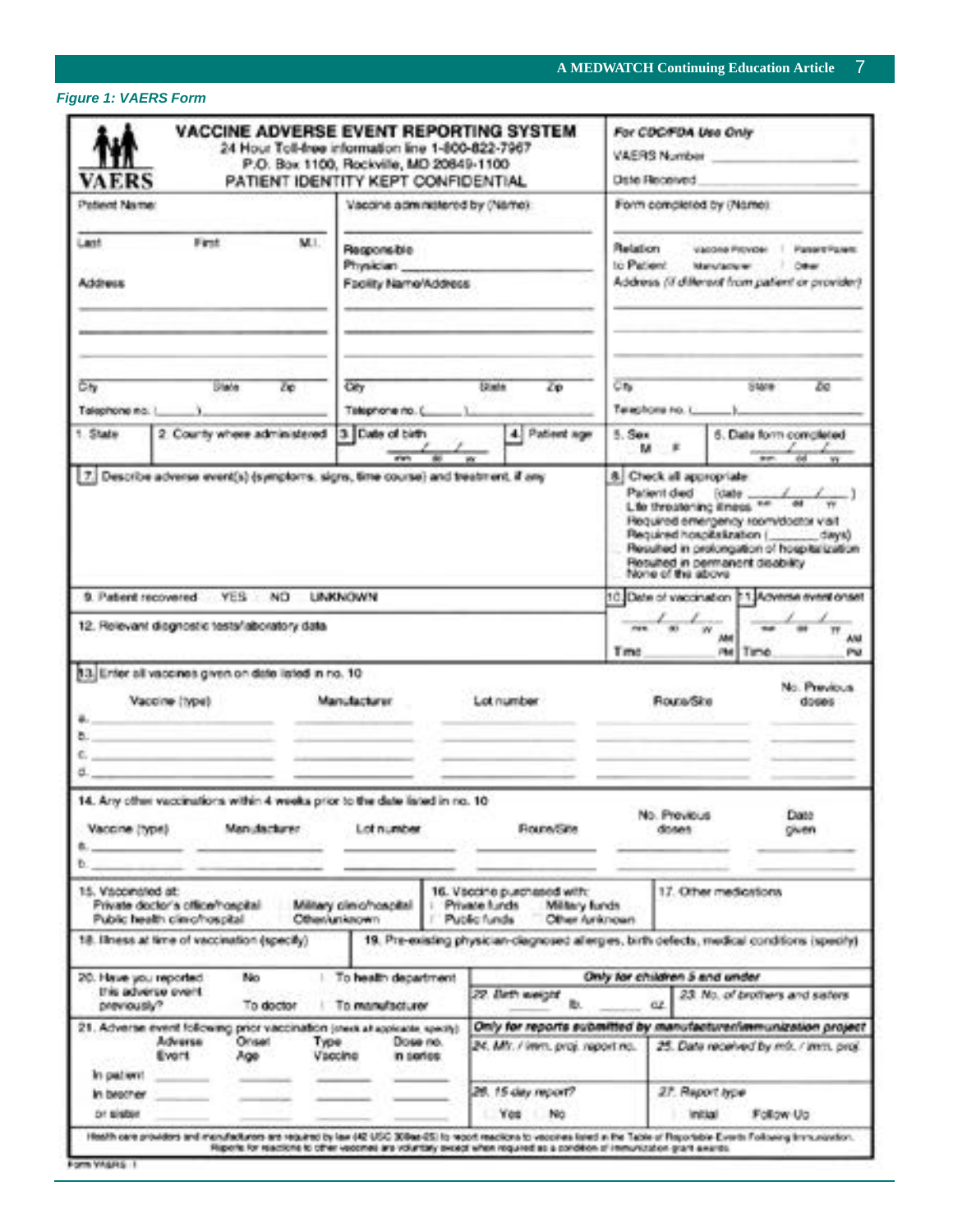

باتيا والمستلسبة اللسيا استبطأ والماسا بباسا الباطر

## DIRECTIONS FOR COMPLETING FORM

(Additional pages may be attached if more space is needed.)

#### **GENERAL**

- Use a separate form for each patient. Complete the form to the best of your abilities. Items 3, 4, 7, 8, 10, 11, and 13 are considered assential and should be completed whenever possible. Parents/Guardians may need to consult the lacility where the vaccine was administered for some of the information (such as manufacturer, lot number or laboratory data.)
- . Refer to the Reportable Events Table (RET) for events mandated for reporting by law. Reporting for other realous events felt to be related but not on the RET is encouraged.
- . Health care providers other than the vaccine administrator (VA) treating a patient for a suspected adverse event should notify the VA and provide the information about the adverse event to allow the VA to complete the form to meet the VA's legal responsibility.
- . These data will be used to increase understanding of adverse events following vaccination and will become part of CDC Privacy Act System 09-20-0136, "Epidemiologic Studies and Surveillance of Disease Problems". Information identifying the person who received the vaccine or that person's legal representative will not be made available to the public, but may be available to the vaccines or legal representative.
- · Fostage will be paid by addressee. Forms may be photocopied (must be front & back on same sheet).

#### SPECIFIC INSTRUCTIONS

Form Completed By: To be used by parents/guardians, vaccine manufacturens/distributors, vaccine administrators, and/or the person completing the form on behalf of the patient or the health professional who administered the vaccine.

- Describe the suspected adverse event. Such things as femperature, local and general signs and symptoms, time course, Rom 7: duration of symptoms diagnosis, treatment and recovery should be noted.
- **Bom 9:** Check "YES" if the patient's health condition is the same as it was prior to the vaccine. "NO" if the patient has not returned to the pre-vaccination state of health, or "UNKNOWN" if the patient's condition is not known.
- Give dates and times as specifically as you can remember. If you do not know the exact time, please Nem 10:
- indicate "AM" or "PM" when possible if this information is known. If more than one adverse event, give the onset date and and 11: time for the most serious event.
- Include "negative" or "normal" results of any relevant tests performed as well as abnormal findings. Bern 121
- **Bem 13:** List ONLY those vaccines given on the day listed in item 10.
- **Barn 14:** List any other vaccines that the patient received within 4 weeks prior to the date listed in Item 10.
- Nem 18. This section refers to how the person who gave the vaccine purchased it, not to the patient's insurance.
- Nem 17: List any prescription or non-prescription medications the patient was taking when the vaccine(s) was given.
- **Bem 18:** List any short term linesses the patient had on the date. the waccine(s) was given (i.e., cold, fix, ear infection).
- List any pre-oxisting physician diagnosed allergies, birth defects, medical conditions (including developmental and/or **Bern 191** neurologic discrease) for the patient.
- Listany suspected adverse events the patient, or the patient's brothers or sisters, may have had to previous veccinations. Nem 21: If more than one brother or sister, or if the patient has reacted to more than one prior vaccine, use additional pages to explain completely. For the criset age of a patient, provide the age in months if less than two years old.
- ltem 26. This space is for manufacturers' use only.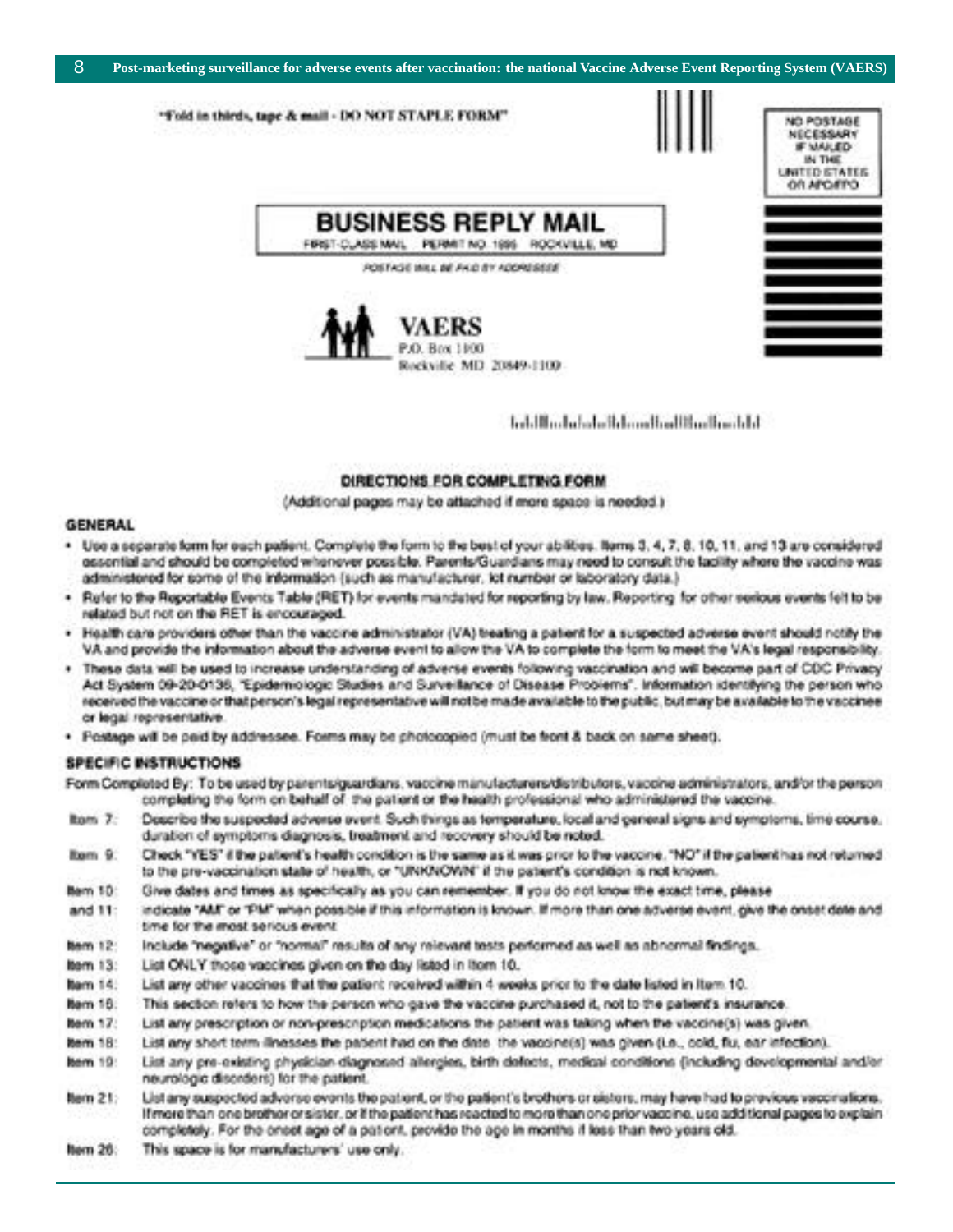## **REFERENCES**

- **1.** Stratton KR, Howe CJ, Johnston RB, Jr, eds. Adverse events associated with childhood vaccines: evidence bearing on causality. National Academy Press, Washington D.C., 1994.
- **2.** Ellenberg SS, Chen R. The complicated task of monitoring vaccine safety. Pub Health Reports 1997; 112:10-20.
- **3.** Chen RT, Rastogi SC, Mullen JR, Hayes SW, Cochi SL, Donlon JA, et al.. The Vaccine Adverse Event Reporting System (VAERS). Vaccine 1994; 12:542-50.
- **4.** Beeler J, Varricchio F, Wise RP. Thrombocytopenia following immunization with measles vaccine. Pediatr Infect Dis J 1996; 15:1019- 1030.
- **5.** Wise RP, Kiminyo KP, Salive ME. Hair loss after routine immunization. JAMA 1997; 278:1176-1178.
- **6.** Braun MM, Patriarca P, Ellenberg SS. Syncope after immunization. Arch Pediatr Adolesc Med 1997; 151:225-259.
- **7.** Niu MT, Davis DM, Ellenberg SS. Recombinant hepatitis B vaccination of neonates and infants: emerging safety data from the Vaccine Adverse Event Reporting System (VAERS). Pediatr Infect Dis J 1996; 15:771-776.
- **8.** Niu MT, Salive ME, Krueger C, Ellenberg SS. Two year safety review of the hepatitis A vaccines: data from the Vaccine Adverse Event Reporting System (VAERS). Clin Infect Dis J 1998; 26:1475-6.
- **9.** Niu MT, Rhodes P, Salive ME, Lively T, Davis DM, Black S, et al. Comparative safety of two recombinant hepatitis B vaccines in children: data from the Vaccine Adverse Event Reporting System (VAERS) and Vaccine Safety Datalink (VSD). J Clin Epidemiology 1998; 51:503-10.
- **10.**Rosenthal S, Chen R, Hadler S. The safety of acellular pertussis vaccine vs whole-cell pertussis vaccine. Arch Pediatr Adoles Med 1996;150;457-60.
- **11.**Chen RT, Glasser JW, Rhodes PH, Davis RL, Barlow WE, Thompson RS, et al. Vaccine Safety Datalink Project: a new tool for improving vaccine safety monitoring in the United States. Pediatrics 1997; 99:765-773.
- **12.** Parkman PD, Hardegree MC. Regulation and testing of vaccines. In: Plotkin SA, Mortimer EA, eds. Vaccines. Philadelphia: W.B. Saunders, 1994; 889-902.
- **13.** Braun MM, Ellenberg SS. Descriptive epidemiology of adverse events following immunization: reports to the Vaccine Adverse Event Reporting System (VAERS), 1991-1994. J Pediatr 1997, 131:529-535.
- **14.** Rosenthal S, Chen R. The reporting sensitivities of two passive surveillance systems for vaccine adverse events. Am J Pub Health 1995; 85:1706-9.
- **15.** Brown GW. Nothing to whoop about. Arch Pediatr Adoles Med 1996; 150:461-463.
- **16.** Chen R, Rosenthal S. An errant critique that misses the mark. Arch Pediatr Adoles Med 1996; 150:464- 465.
- **17.** Goldman SA, Kennedy DL, Graham DJ, Gross TP, Kapit RM, Love LA, et al. The Impact of adverse event reporting. MEDWATCH Continuing Education article, October 1996.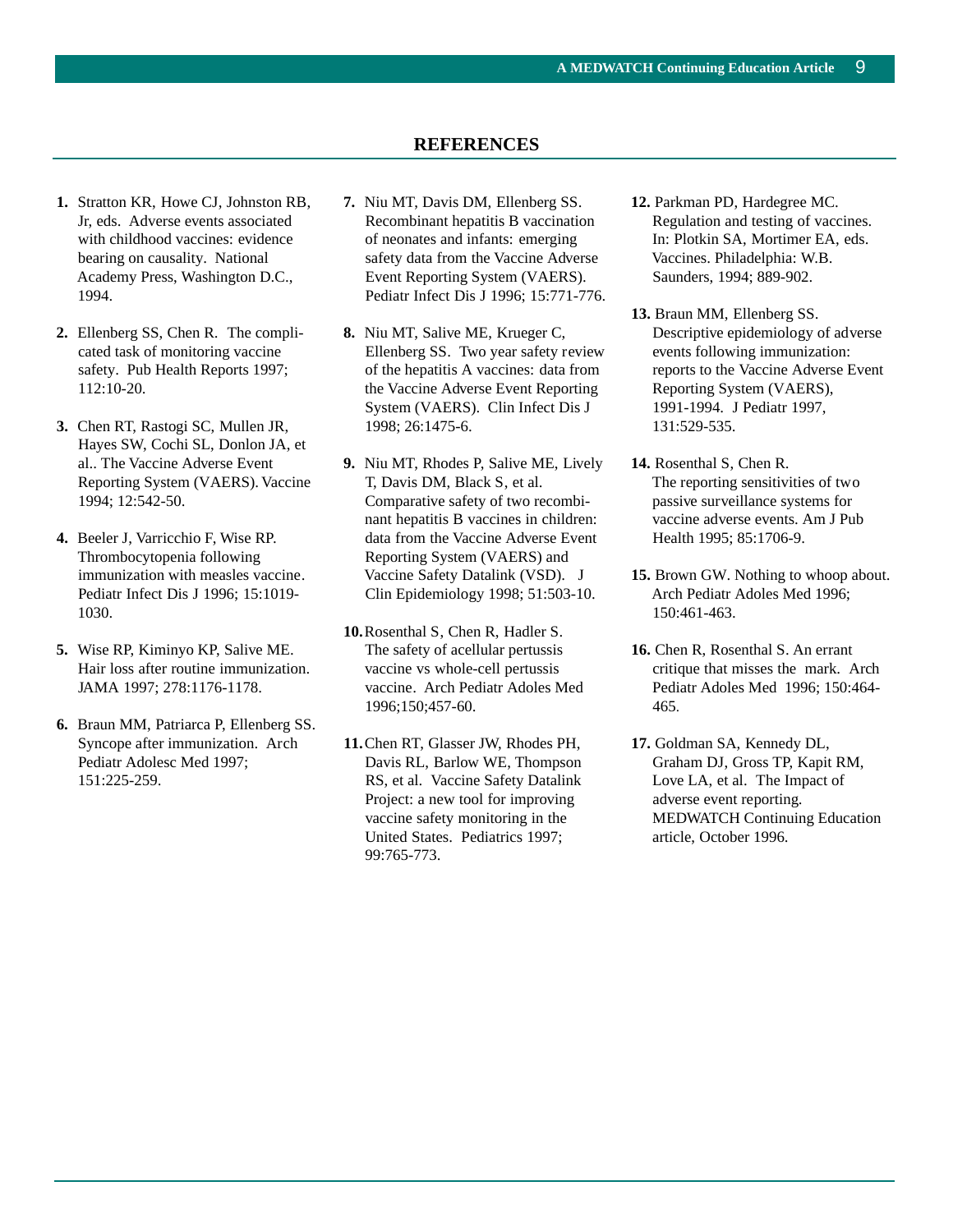#### 10 **Post-marketing surveillance for adverse events after vaccination: the national Vaccine Adverse Event Reporting System (VAERS)**

## **CONTINUING MEDICAL EDUCATION (CME) QUESTIONS & ANSWERS**

#### **1. Which of the following is NOT a known limitation of pre-marketing clinical trials?**

- A. Ability to detect common adverse reactions.
- B. Small study size.
- C. Short study duration.
- D. Narrow set of indications.
- E. Evaluates diverse populations.

#### **2. Which of the following statements is TRUE?**

- A. Post-marketing passive surveillance is conducted under controlled conditions in defined populations.
- B. The ability to detect adverse events after vaccination is enhanced with the routine use of multiple vaccines.
- C. Adverse event detection relies on accurate reporting from health care providers.
- D. The number of doses of vaccine administered to the public is accessible to the public.
- E. Once a vaccine is marketed, its initial/product information does not change.

#### **3. All of the following are known limitations of passive surveillance systems based on spontaneous reports EXCEPT:**

- A. Includes the entire U.S. population.
- B. Under-reporting.
- C. Bias.
- D. Lack of consistent diagnostic criteria for disease.
- E. Lack of denominator data.

#### **4. All of the following are known strengths of spontaneous (passive) surveillance systems based on spontaneous reports EXCEPT:**

- A. Cost-effective in detecting rare, serious adverse events.
- B. Hypothesis generation (identification of a signal).
- C. Studies geographically diverse population.
- D. Relatively immune to bias.
- E. Large portion of voluntary reports from conscientious, astute health professionals.

#### **5. Which of the following statements is FALSE with regard to VAERS?**

- A. An event that is life-threatening or requires hospitalization or prolonged hospitalization, or permanent disability is considered serious.
- B. An event must be causally related to vaccine to be reported to VAERS
- C. VAERS can assess the safety of specific vaccine lots.
- D. Manufacturers are required to report serious adverse events to VAERS.
- E. The identity of the vaccinee is kept confidential.

#### **6. Objectives of VAERS includes all of the following EXCEPT:**

- A. Identification of increased rates of known side effects.
- B. Identification of risk factor that may promote disease.
- C. Identification of new, rare vaccine reactions.
- D. Assessment of vaccine lot safety.
- E. Conduct of controlled studies to determine if an event was caused by the vaccine.

### **7. Which of the following is FALSE?**

- A. Careful consideration of the limitations of VAERS is relevant to accurate interpretation of VAERS data.
- B. A large number of VAERS events cannot be interpreted as clear-cut evidence that an event is causally related to vaccination.
- C. Biological plausibility and strength of association are very important in adverse event report evaluation.
- D. It is possible to interpret VAERS data without knowing the number of persons who were vaccinated ("denominator" data).
- E. Follow-up epidemiologic investigations may stem from identification of unusual VAERS reports.

#### **8. All of the following are FDA actions that can result from careful analysis of spontaneous adverse event reports EXCEPT:**

- A. Requesting manufacturer-sponsored post-marketing studies.
- B. Requiring manufacturer to compensate for damages suffered because of a vaccine-related adverse event.
- C. Change in label/product information.
- D. Working with manufacturer on the issuance of a Safety Alert that outlines the serious safety issue involved.
- E. Recalling a vaccine lot.

## **9. All of the following are methods by which the FDA disseminates vaccine safety-related information to health care providers EXCEPT:**

- A. Publications in scientific literature.
- B. Presentations at public forums.
- C. VAERS Website on the internet.
- D. Work with manufacturers on the issuance of "Dear Health Professional" letters.
- E. None of the above -- ALL are used by the FDA to inform health care providers of new safety information.

## **10. The effectiveness of VAERS is dependent on all of the following EXCEPT:**

- A. Active participation of health professionals to report vaccineassociated events to VAERS.
- B. Adequately financing the high costs needed to maintain VAERS.
- C. Careful consideration of the limitations of VAERS while interpreting data.
- D. Ensuring confidentiality against disclosure of patient identifies.
- E. Filing of complete VAERS reports including clinical diagnosis and details of the course of events.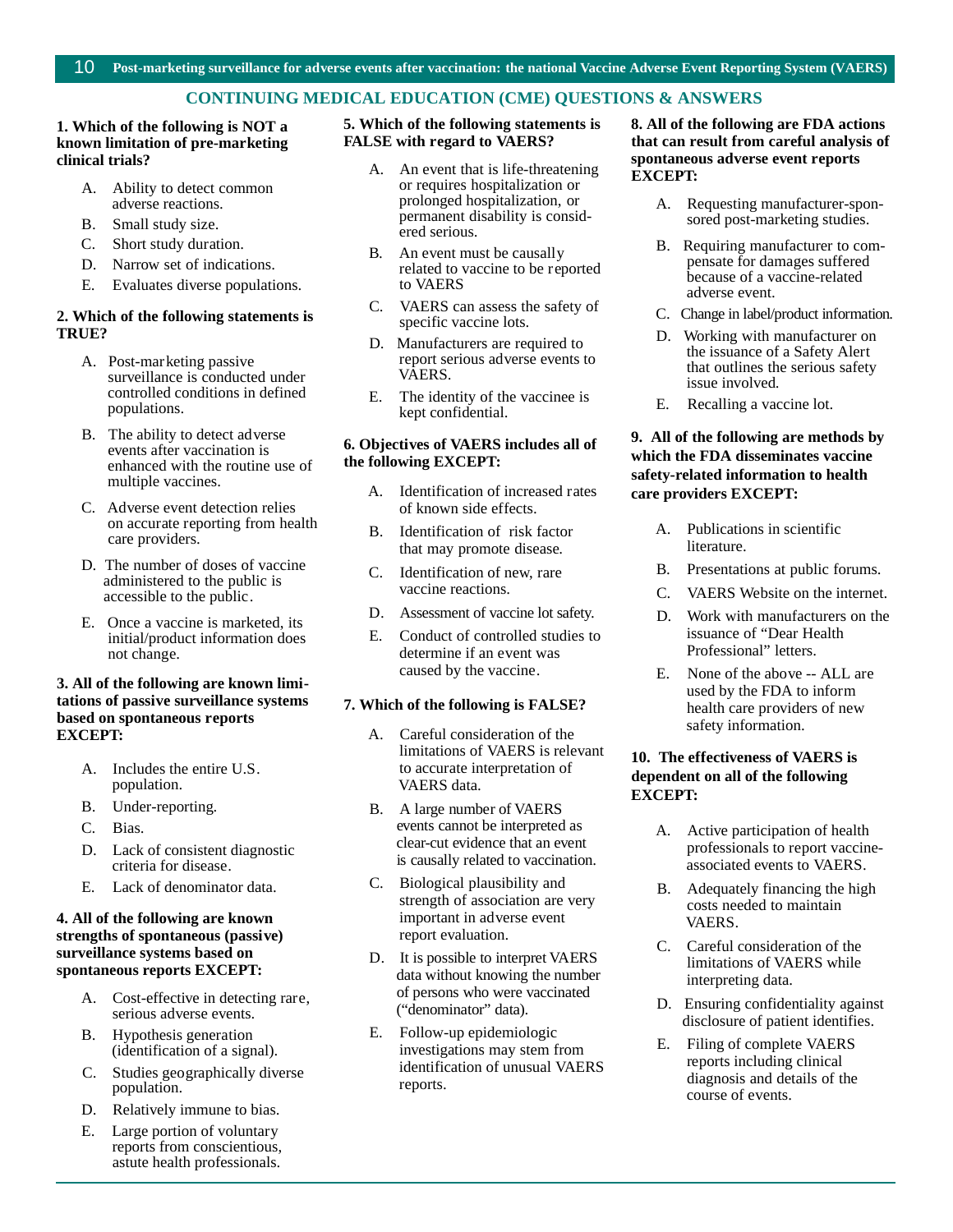This publication was developed by FDA/CBER. Continuing medical education is sponsored by the NIH/FAES Continuing Medical Education (CME) Committee.

NIH/FAES is accredited by the Accreditation Council for Continuing Medication Education (ACCME) to sponsor continuing medical education for physicians.

The NIH/FAES designates this educational activity for a maximum of 1.0 hours in category 1 credit toward the American Medical Association (AMA) Physician's Recognition Award. Each physician should claim only those hours of credit actually spent in the educational activity.

To receive certification of CME credit the participant must:

- Answer at least 7 of the 10 self-assessment questions correctly.
- Provide the required information on the answer sheet below.
- Participants receiving a failing grade will be notified.

#### *P U B L I C ATION DAT E :O C TOBER 31, 1998 NOTE: THIS PROGRAM EXPIRES ON OCTOBER 31, 2001*

-------

#### **Please Note:**

- Do not mail answer sheet if it was previously faxed or submitted via internet.
- Continuing education credit for this article can be awarded only once.
- To check on the status of your certificate, call FDA/CBER/DBE at (301) 827-3974.

| <b>Post-Marketing Surveillance: VAERS</b><br>MEDWATCH<br><b>APPLICATION FOR CONTINUING EDUCATION CREDIT</b> |                                                                                                                                                                                                                                |  |                                                                    |  |  |  |  |
|-------------------------------------------------------------------------------------------------------------|--------------------------------------------------------------------------------------------------------------------------------------------------------------------------------------------------------------------------------|--|--------------------------------------------------------------------|--|--|--|--|
|                                                                                                             | 1. 2. 3. 4. 5. 5. 6. 7. 8. 9. 9. 9. 10. 10.                                                                                                                                                                                    |  |                                                                    |  |  |  |  |
|                                                                                                             |                                                                                                                                                                                                                                |  |                                                                    |  |  |  |  |
|                                                                                                             |                                                                                                                                                                                                                                |  |                                                                    |  |  |  |  |
|                                                                                                             | Professional Specialty: Network and Contract the Contract of the Contract of the Contract of the Contract of the Contract of the Contract of the Contract of the Contract of the Contract of the Contract of the Contract of t |  |                                                                    |  |  |  |  |
|                                                                                                             |                                                                                                                                                                                                                                |  |                                                                    |  |  |  |  |
|                                                                                                             | City: City: City: City: City: City: City: Color: City: Color: City: Color: City: Color: City: Color: City: Color: City: Color: City: Color: City: Color: City: Color: City: Color: City: Color: City: Color: City: City: City: |  |                                                                    |  |  |  |  |
|                                                                                                             | Amount of time spent completing this CE program: _____hours (must be completed for CME credit)                                                                                                                                 |  |                                                                    |  |  |  |  |
| The information presented is relevant to my clinical practice                                               |                                                                                                                                                                                                                                |  | $Y \tN$                                                            |  |  |  |  |
| 1. Was the material new for you?                                                                            |                                                                                                                                                                                                                                |  | $\frac{Y}{1}$ M                                                    |  |  |  |  |
| 2. Was the material presented clearly?                                                                      |                                                                                                                                                                                                                                |  | $Y \tN$                                                            |  |  |  |  |
| 3. Was the material covered adequately?                                                                     |                                                                                                                                                                                                                                |  | $Y \tN$                                                            |  |  |  |  |
| 4. Can you explain the importance of vaccine post-marketing surveillance?                                   |                                                                                                                                                                                                                                |  | $Y \tN$                                                            |  |  |  |  |
| 5. Are you able to define your responsibility to report adverse events?                                     |                                                                                                                                                                                                                                |  | $\begin{array}{ccc}\n&\quad \text{Y} &\quad \text{N}\n\end{array}$ |  |  |  |  |
| 6. Are you able to discuss basic limitations and strengths of VAERS?                                        |                                                                                                                                                                                                                                |  | $Y \tN$                                                            |  |  |  |  |
| 7. Do you understand the objectives of VAERS?                                                               |                                                                                                                                                                                                                                |  | $\begin{array}{ccc}\n&\quad &\quad N\n\end{array}$                 |  |  |  |  |
| about vaccine safety?                                                                                       | 8. Are you able to describe ways in which FDA informs health professionals                                                                                                                                                     |  | $\sqrt{Y}$ N                                                       |  |  |  |  |
| systems have on your clinical practice?                                                                     | 9. Are you able to describe what impact post-marketing passive surveillance                                                                                                                                                    |  | $Y \t N$                                                           |  |  |  |  |
| 10. Would you like to see more CE courses from FDA?                                                         |                                                                                                                                                                                                                                |  | $Y \t N$                                                           |  |  |  |  |
|                                                                                                             | Mail the completed answer sheet by 10/31/01 to:                                                                                                                                                                                |  |                                                                    |  |  |  |  |

**FDA/CBER/DBE, 1401 Rockville Pike, HFM-210, Rockville, MD 20852 or FAX it to (301) 827-3529 or submit your answers online (www.fda.gov/medwatch)**